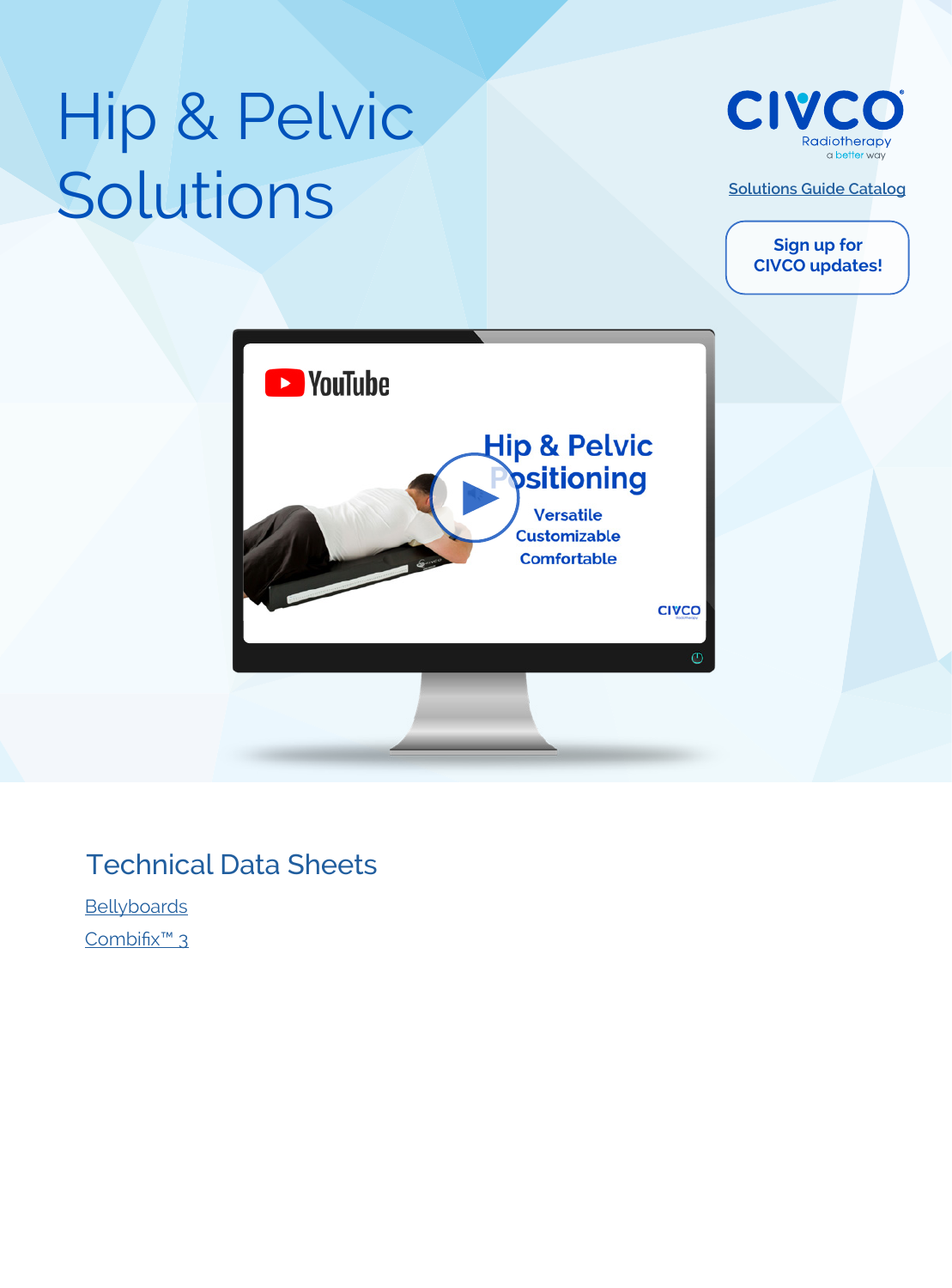

### Sign up for CIVCO Updates!

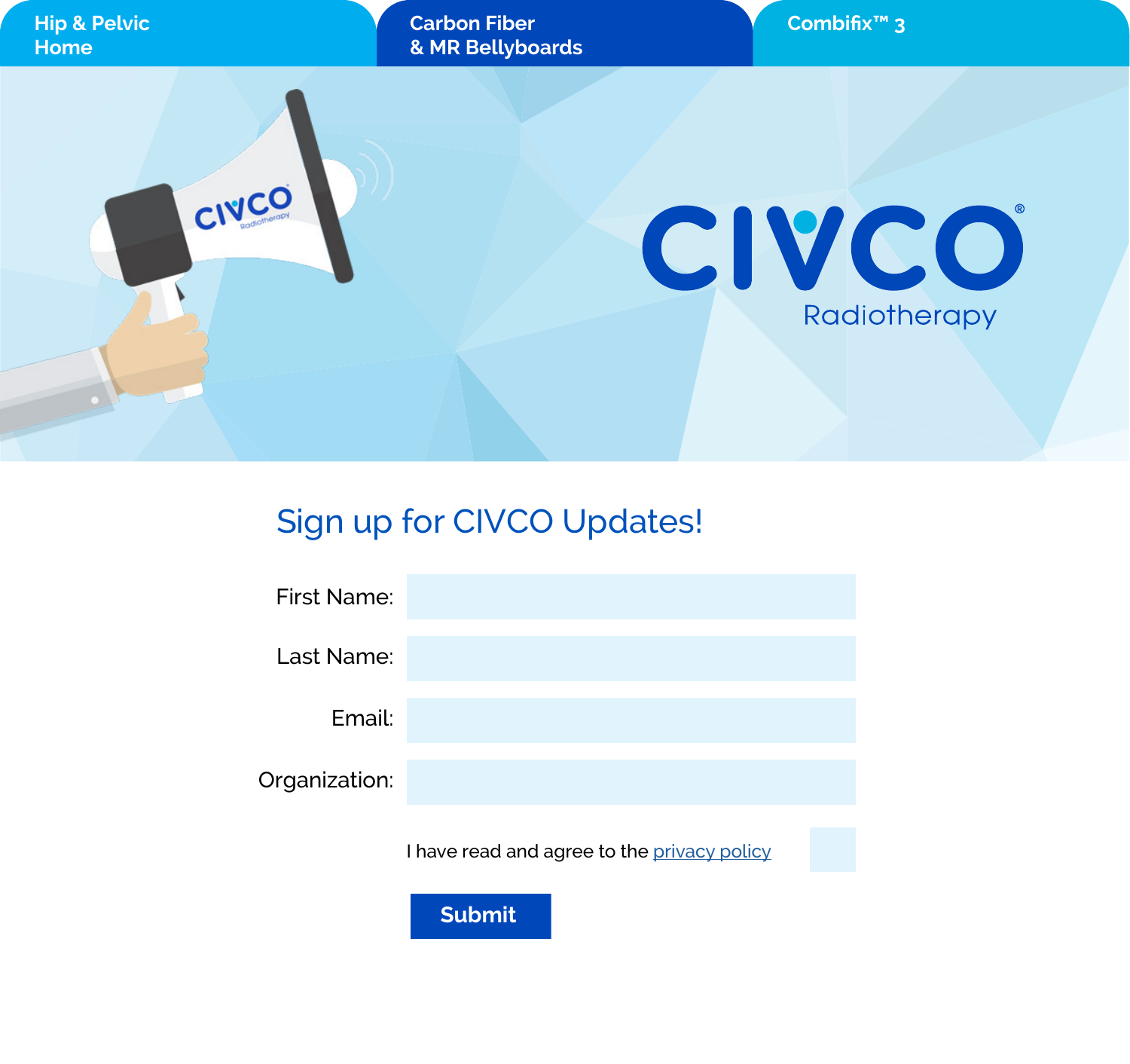## **Carbon Fiber & MRSeries™ Bellyboards**

The Carbon Fiber Bellyboard assists in reducing the volume of the small bowel that is irradiated in patients undergoing treatment in the pelvic region. The contoured opening allows for displacement of the small bowel, as the central support structure assists in compressing the small bowel forward into the opening.

- Carbon Fiber model features embedded fiducial crosshair to assist as a secondary setup reference
- Lightweight, rigid and indexable
- Lower part of board is adapted to support the patient's upper legs for maximum comfort
- Soft polyethylene padding ensures a comfortable position for the head

| 125012 | Carbon Fiber Bellyboard                           |  |
|--------|---------------------------------------------------|--|
| 126000 | MRSeries Bellyboard <b>OMRSeries</b> <sup>™</sup> |  |
| 013140 | Bellyboard Wall Storage                           |  |

Caudal Indentation [1] to relieve pressure in the genital area. Central Space [2] allows compression to push the small bowel superior toward the Major Aperture [3].



## **Prone Thorax Support**

The Prone Thorax Support is designed to relieve chest compression during treatments in the prone position. It can be used as a stand-alone patient support or as an option on the Bellyboard to allow large patients to be treated in the prone position.

| 301076 | Cream        |
|--------|--------------|
| 301102 | <b>Black</b> |